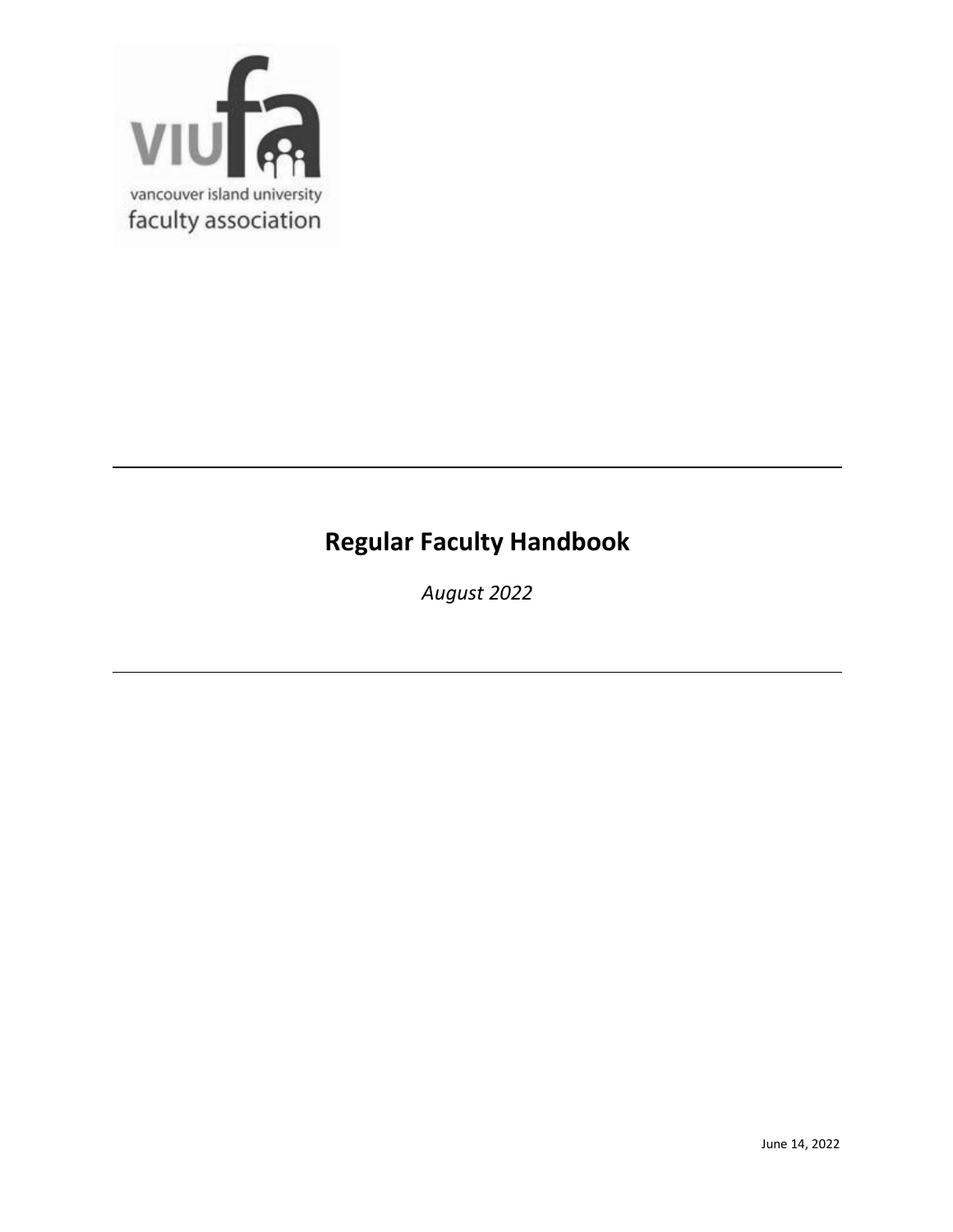# *The Vancouver Island University Faculty Association ("VIUFA")*

VIUFA was originally known as the Malaspina Faculty Association and has been representing Faculty members since 1974. Faculty members employed as professors, instructors, counselors, faculty advisors, librarians, technicians and elders are automatically full members of VIUFA<sup>[1](#page-1-0)</sup> (those teaching vocational courses are represented by the BCGEU).

As the legal bargaining agent, VIUFA has a traditional trade union mandate: to improve the remuneration and working conditions of its members and to protect their collective rights.

VIUFA is also a professional association. We work to maintain and improve the quality of education at Vancouver Island University and to maintain the rights of you – the individual – to exercise independent judgment in the planning and execution of your responsibilities at VIU.

We are also members of a provincial organization, the Federation of Post-Secondary Educators of British Columbia ("FPSE"), which represents the concerns of most faculty members in BC colleges, institutes and the new special purpose teaching universities.

When you received your contract you should have been given an "Application for VIUFA Membership" by the employer. If you have not already done so, please fill it out and send it to us so we have a way to contact you outside of employer-owned communication technologies should the need arise.

#### **Get in touch**

The VIUFA office is located in Room 108 of Building 360. The mailing address is: **Vancouver Island University Faculty Association, 900 Fifth Street, Nanaimo, BC, V9R 5S5**

You can reach the VIUFA office by telephone **(250.740.6339)**, or by email to [viufa@viu.ca.](mailto:viufa@viu.ca) You can also find us on **Facebook (**Vancouver Island University Faculty Association) and **Twitter** (@VIUFacultyAssoc).

<span id="page-1-0"></span>

The physical Union office is closed until further notice; however, the staff and Executive are continuing to work virtually from other locations. They can be reached via email or through by calling 250-740-6339 and leaving a message.

Our Office Manager, **Laura Buechler,** can be reached at [staff@viufa.ca.](mailto:staff@viufa.ca)

Our Labour Relations Advisor, **Neil McLeod**, can be reached at [staffrep@viufa.ca.](mailto:staffrep@viufa.ca)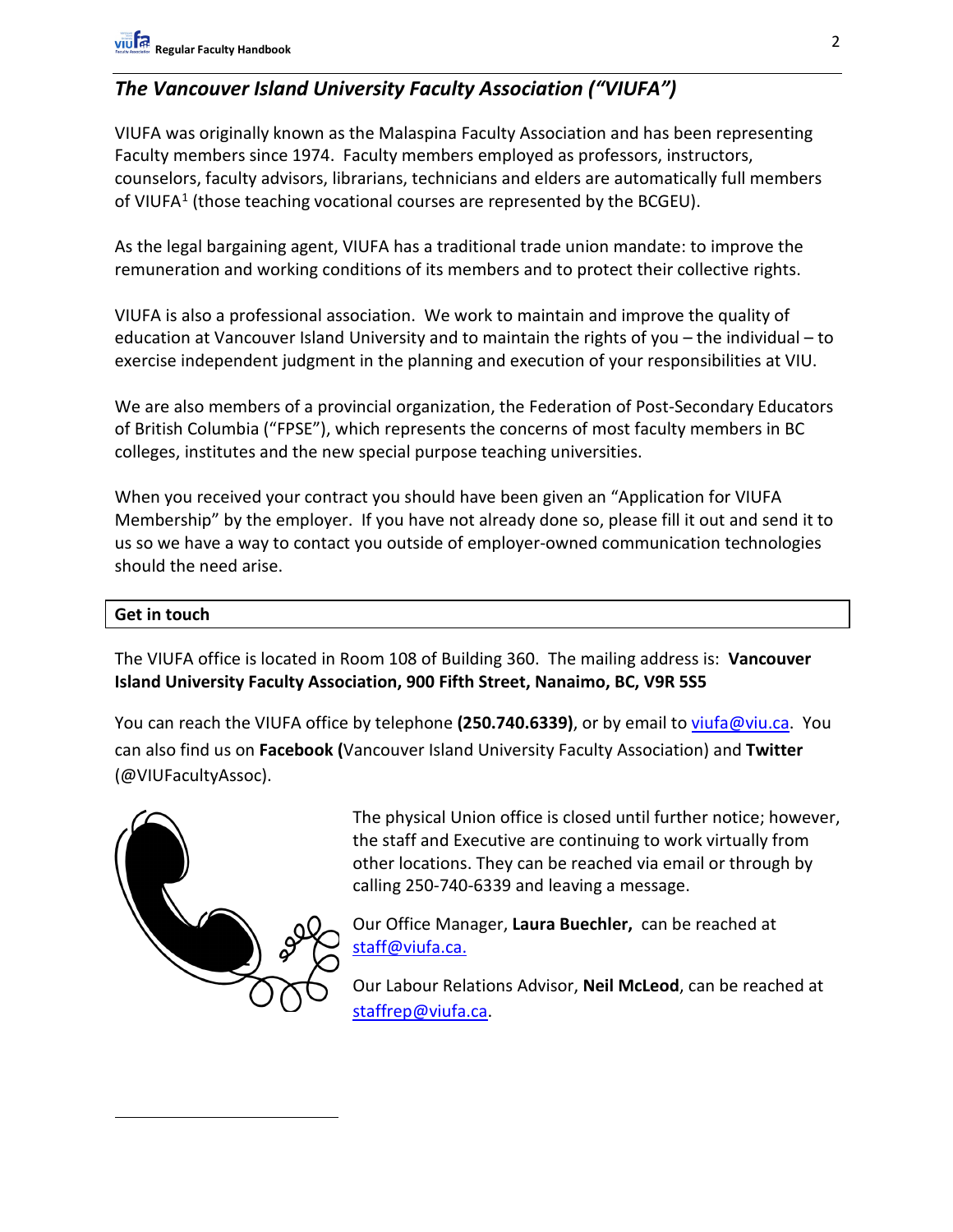1 Associated union dues will be deducted from pay. Individuals who do not wish to be a member for religious or political reasons may resign their memberships. By law, membership dues will continue to be deducted as even those employees who are not members of VIUFA are governed by the Collective Agreement and thus benefit from the rights negotiated by VIUFA for members.

#### **Get informed**

VIUFA's website is at: [www.viufa.ca.](http://www.viufa.ca/) It has the most up-to-date information about:

- The Collective Agreement
- VIUFA Constitution and Bylaws
- News Updates
- The VIUFA Newsletter

Each year, there are at least two General Meetings scheduled between August 15 and December 31 and between January 1 and April 30, including the Annual General Meeting (AGM) in April. The important business of the union is conducted at these meetings and your voice is integral to providing direction for VIUFA. Special meetings on matters requiring the immediate attention of the members may be called.

Plan to attend General Meetings, and speak to Executive members regularly to stay informed.

#### **Get involved**

VIUFA is your union. We rely on the involvement of members to function, and we welcome your contributions. The involvement of the membership is essential to our success. If you are interested in becoming active in the union, talk with any member of the Executive, or contact the VIUFA office.



*"Thanks to my work with VIUFA, I have built relationships and contributed to the direction of the university. As Chair of the Human Rights and International Solidarity Committee, I have enhanced my event coordination and communication skills in order to share initiatives with diverse groups* 

*on campus. I really enjoy working with the representatives at other Federation of Post Secondary Educators locals, as together we increase awareness of social justice issues in communities across the province. I appreciate the expertise on the VIUFA executive, and am grateful for the diversity of the membership with whom I have had the pleasure to meet, learn, and progress."*

> *– Eliza Gardiner, Chair of the VIUFA Human Rights and International Solidarity Committee, 2009-2017*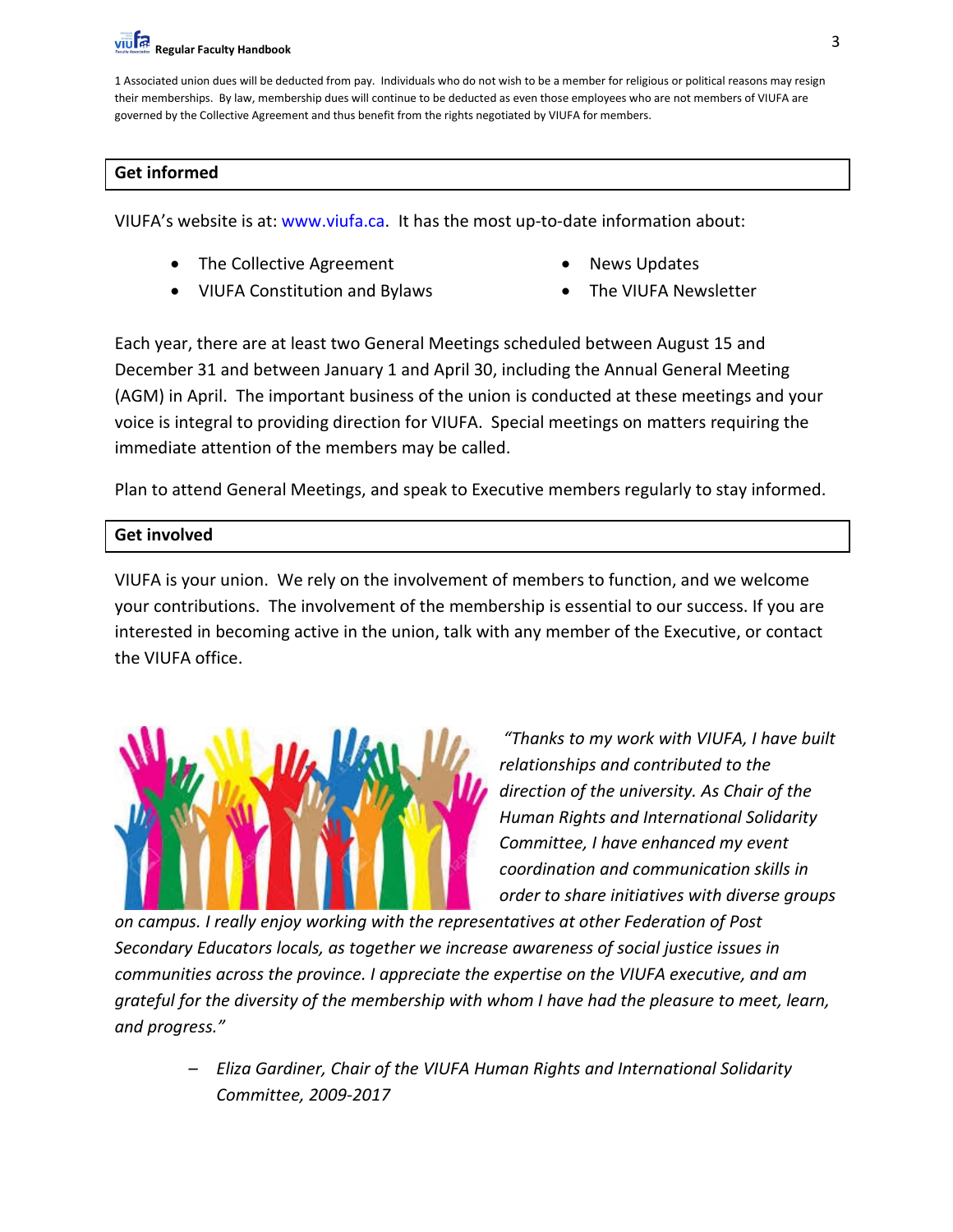#### **Your Union Executive**

The Executive is the decision-making body for the Association between Annual General Meetings. The Executive makes and implements operational decisions on a week-by-week basis. Apart from speaking out at General Meetings, you can contact members of the Executive so that he or she can address your concern or raise your issue.

The Executive includes the Officers of the Association and a number of additional members. The Officers of the Association are:

- 1. President;
- 2. Vice-President;
- 3. Secretary-Treasurer;
- 4. Chief Personnel Steward; and
- 5. Chair of the Contract Negotiating Committee.

The additional Executive positions are:

- 6. Associate Bargainer;
- 7. Chair of the Professional & Scholarly Development Committee
- 8. Chair of the Human Rights & International Solidarity Committee;
- 9. Chair of the Status of Women Committee;
- 10. Chair of the University Budget Analysis Committee;
- 11. Chair of the Decolonization, Reconciliation, & Indigenization Standing Committee;
- 12. Federation of Post-Secondary Educators Pension Advisory Committee Representative;
- 13. FPSE Workplace Health, Safety & Environment Committee Representative;
- 14. FPSE Education Policy Committee Representative;
- 15. FPSE Disability Management and Rehabilitation Committee Representative;
- 16. Non-Instructional Faculty Representative;
- 17. Non-Regular Faculty Representative; and
- 18. Member at Large.

Each VIUFA standing committee has a clearly defined role. The committees deal with bargaining, contract administration, human rights, non-regular faculty issues, the status of women, educational policy, university budget analysis, occupational health and safety, and scholarly and professional development. Detailed descriptions of the roles of each Executive member are provided in VIUFA's bylaws (posted to the VIUFA website).

#### **Election Process**

The Executive is elected annually, typically in April, at the Annual General Meeting (AGM). If you'd like to stand for election, prior to the AGM talk to a member of the Executive to see what the time commitment will be. Then have a union member nominate you and fill out the nomination form. Nominations may also be made and accepted from the floor of the AGM. Nominees usually give a short speech. If the number of nominees equals the positions open, election is by acclamation, otherwise ballots are cast.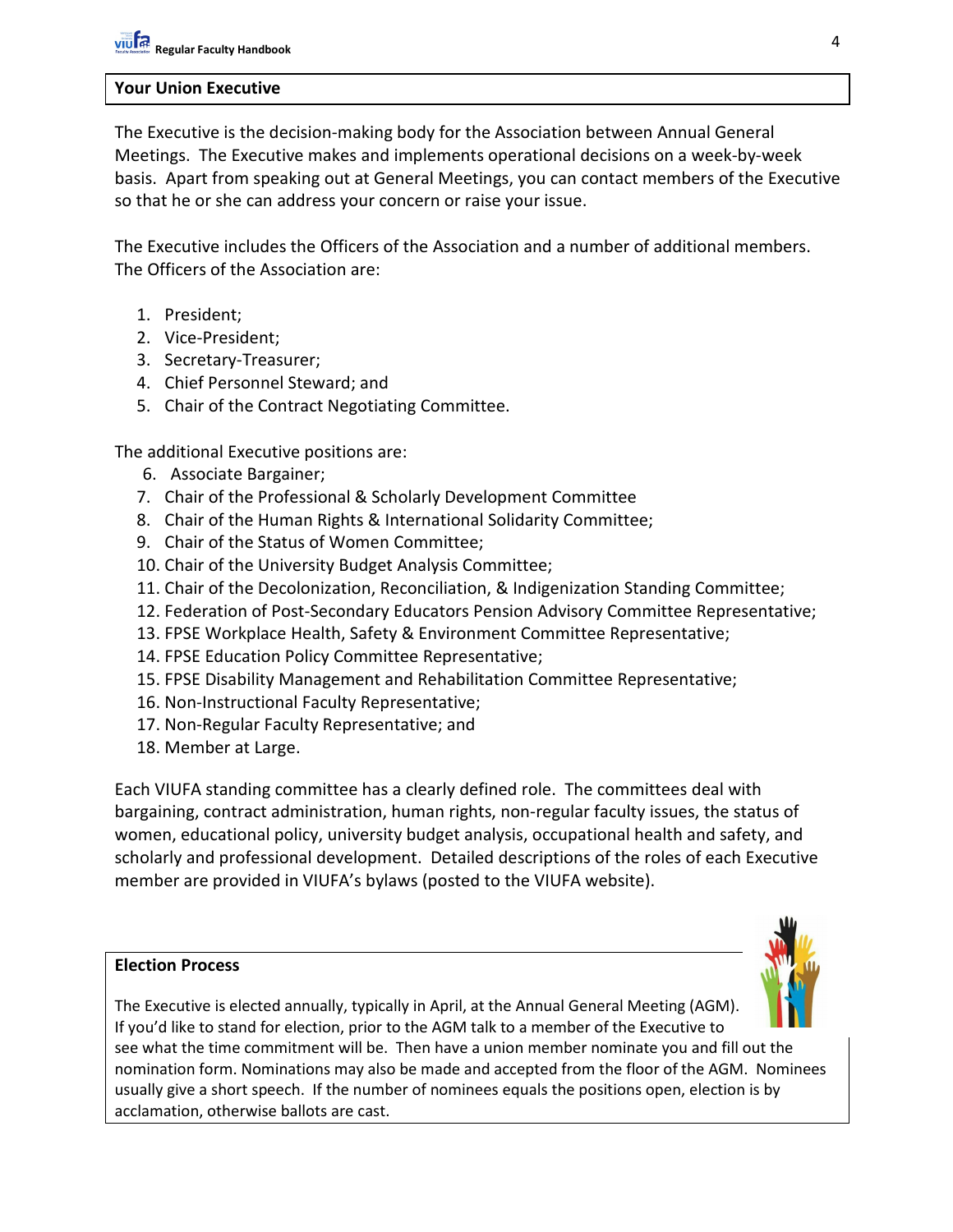| <b>Officers of the Executive</b>                                              | <b>Name</b>            | Local |
|-------------------------------------------------------------------------------|------------------------|-------|
| President                                                                     | Gara Pruesse           | 2337  |
| Vice-President                                                                | Kathleen Bortolin      |       |
| Secretary-Treasurer                                                           | Johnny Blakeborough    | 2265  |
| <b>Chief Personnel Steward</b>                                                | Clay Armstrong         | 2421  |
| Chair, Contract Negotiating                                                   | Jane Wodlinger         | 6361  |
| <b>Additional Executive Members</b>                                           |                        |       |
| Associate Bargainer                                                           | <b>Bonita Davidson</b> | 2626  |
| Chair, Professional & Scholarly Development                                   | Dan Baker              | 2296  |
| Chair, Human Rights & International Solidarity                                | Imogene Lim            | 2840  |
| Chair, Status of Women                                                        | Eliza Gardiner         | 6386  |
| Chair, University Budget Analysis                                             | <b>Brian Dick</b>      | 2435  |
| Chair, Decolonization, Reconciliation, and<br><b>Indigenization Committee</b> | Georgina Martin        | 2763  |
| FPSE Pension Advisory Representative                                          | <b>Scott Priestman</b> | 2264  |
| FPSE Workplace Health, Safety & Environment<br>Representative                 | Amber Hieb             | 2517  |
| FPSE Education Policy Representative                                          | Dana McFarland         | 6332  |
| FPSE Disability Management & Rehabilitation<br>Representative                 | Anna Atkinson          | 2046  |
| Non-Instructional Faculty Representative                                      | Adam Jamieson          | 2738  |
| Non-Regular Faculty Representative<br>(through Sep 2022)                      | Amelia Horsburgh       | 2120  |
| Member at Large                                                               | Stacy Cuzzocrea        | 2340  |

*The employer owns the VIU email system and could read email sent from your viu.ca address. While this has never happened at VIU, we have heard about it happening at other BC Post-*



*Secondary Institutions. As such, you may choose to send email from your private email account when inquiring with the VIUFA Office (staffrep@viufa.ca).*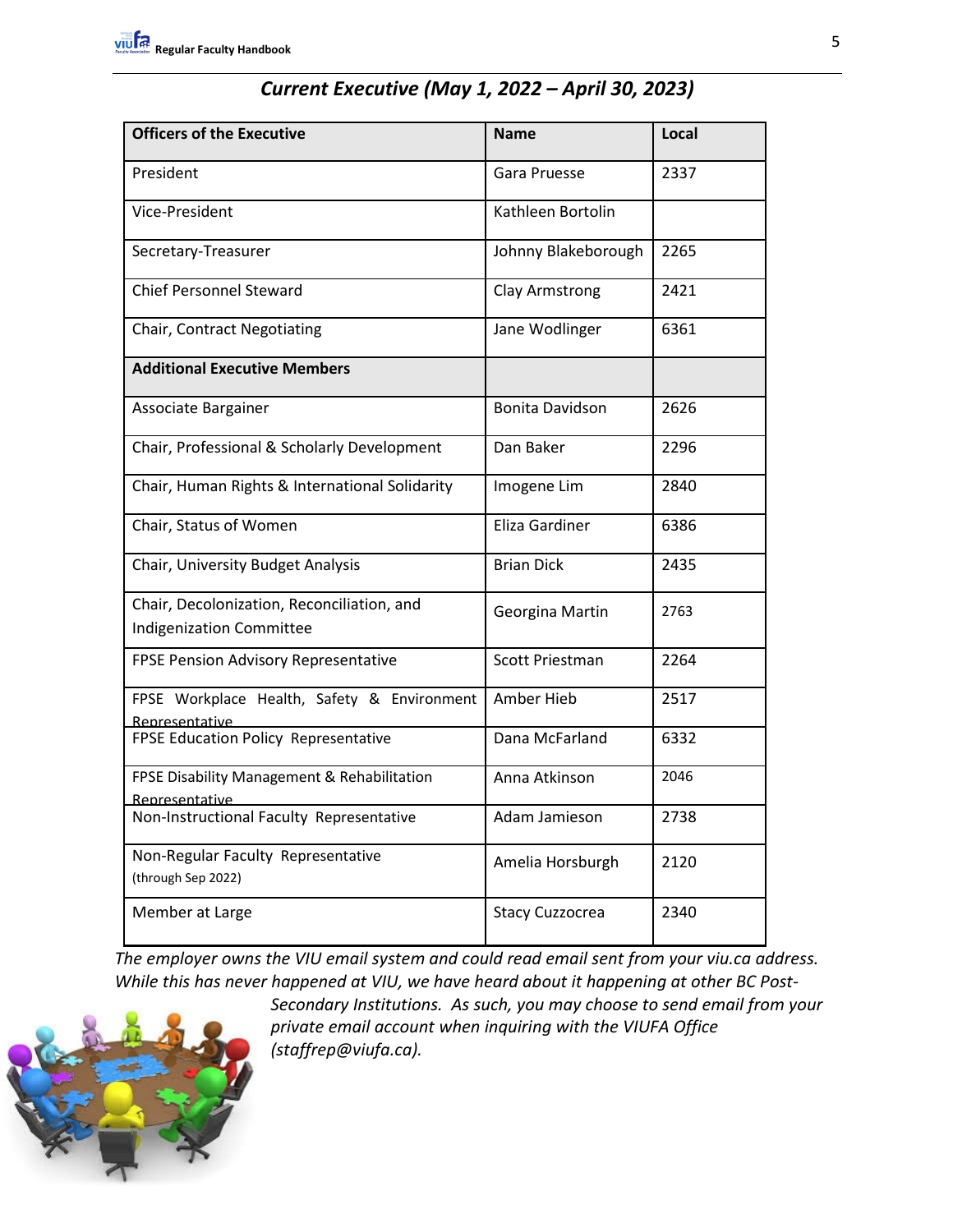## *Shop Stewards*

The function of the Shop Stewards at VIUFA is to administer the Collective Agreement. In other words, if a situation arises where a provision of the Collective Agreement is violated, then our committee will move to stop that action and seek an appropriate remedy. Remedies may be sought through formal grievances and arbitrations, but typically a dispute resolution begins by engaging in informal discussions with administrators.

If you have a complaint or an inquiry regarding your conditions of employment, please feel free to contact a shop steward (even if an administrator has told you that you have no grounds for a complaint). The steward you talk to will bring your complaint to the Chief Steward and possibly to the Stewards Committee. If a violation of the Collective Agreement is identified and if informal discussions do not bring about a resolution, then a grievance will be launched.

The first step of the grievance is a meeting between a representative of Human Resources, the appropriate Dean or Director, and the stewards involved in that case (usually two). If a resolution is not reached, another meeting is held (usually with the same people as above), and a representative of the Senior Administration of VIU. Again, if no resolution is reached, we may take the grievance to arbitration where the decision made by the arbitrator is binding. The decision to go to arbitration is made by the Chief Personnel Steward. In many cases, the Federation of Post-Secondary Educators of B.C. will provide legal assistance.

Once the new Collective Agreement has been printed and distributed to faculty, we encourage members to read it over and become familiar with the language.

If a situation arises that does not seem to be covered by the Collective Agreement, again feel free to contact a Shop Steward. Some work conditions fall under the umbrella of past practice. While we cannot always grieve violations of past practice, we have been successful in advocating for our members.

| Armstrong, Clay   | <b>Chief Personnel Steward</b>        | 2421              |
|-------------------|---------------------------------------|-------------------|
| Anderson, Gillian | Social Sciences - Sociology           | 2237              |
| Arkos, Greg       | Science & Tech. - Physics/Engineering | 2207              |
|                   |                                       | Cell 250-797-1545 |
| Boyce, Sheila     | Cowichan Campus                       | 3510              |
| Collette, Deborah | H&HS - Nursing                        | 2728              |
| Davidson, Bonita  | Education                             | 2626              |
| Latulippe, Johan  | Management                            | 2564              |
| McFarland, Dana   | Library                               | 6332              |
| Soprovich, Zora   | <b>Powell River Campus</b>            | 604-485-8056 W.   |
|                   |                                       | 604-483-3093 H.   |
| Stremming, Al     | ΙT                                    | 2547              |
| Torkko, Deborah   | Arts & Humanities - English           | 2127              |
| Woodward, David   | Centre for Experiential Learning      | 6168              |

#### *Current Shop Stewards*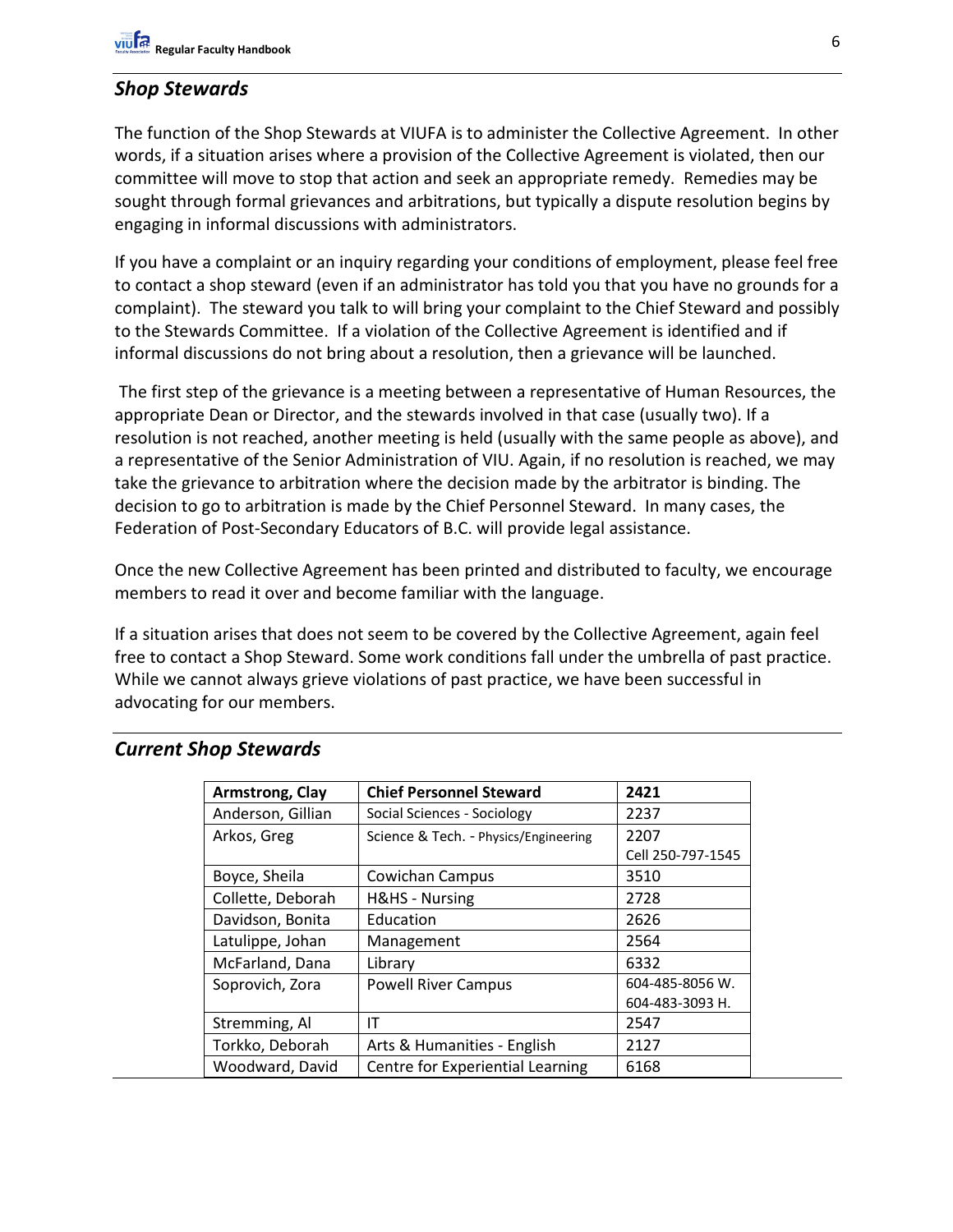# *Federation of Post-Secondary Educators of BC (FPSE)*

FPSE represents the faculty at twenty-one public universities, colleges, institutes and other post-secondary institutions in BC. In exchange for a portion of the dues collected from our members, FPSE assists with:

- A collective voice to present the views of BC's educators on provincial policies to politicians, Ministry officials, the public and the media.
- Collection, analysis and distribution of information on educational policy, labour relations, pension legislation, human rights law, and equality issues.
- Advice on all aspects of union work and training for your union officers and shop stewards.
- Legal counsel to represent members in arbitrations and other legal actions.
- A defence fund to support members engaged in strikes, lockouts, or honouring picket lines.
- Standing Committees with representatives from each local working to identify and address issues of concern within their mandates. These committees currently include:

| <b>Education Policy</b>                            | Professional & Scholarly Development    |  |
|----------------------------------------------------|-----------------------------------------|--|
| Non-Regular Faculty                                | <b>Pension Advisory</b>                 |  |
| <b>Status of Women</b>                             | Human Rights & International Solidarity |  |
| <b>Disability Management</b>                       | Workplace Health, Safety & Environment  |  |
| Decolonization, Reconciliation, and Indigenization |                                         |  |

- Connecting with the BC Teachers Federation, the Canadian Federation of Students, the Canadian Association of University Teachers and other educational organizations.
- Conducting two province-wide conferences each year, providing educational and networking opportunities for member locals.

Through our membership in FPSE, VIUFA also has a number of other affiliations:

- BC Federation of Labour (BC Fed);
- Canadian Labour Congress (CLC);
- Canadian Association of University Teachers (CAUT); and
- National Union of CAUT (NUCAUT).

**Members with a question or concern about FPSE should contact a member of their local Executive first. If you are not sure which Executive member to contact, call the VIUFA office.**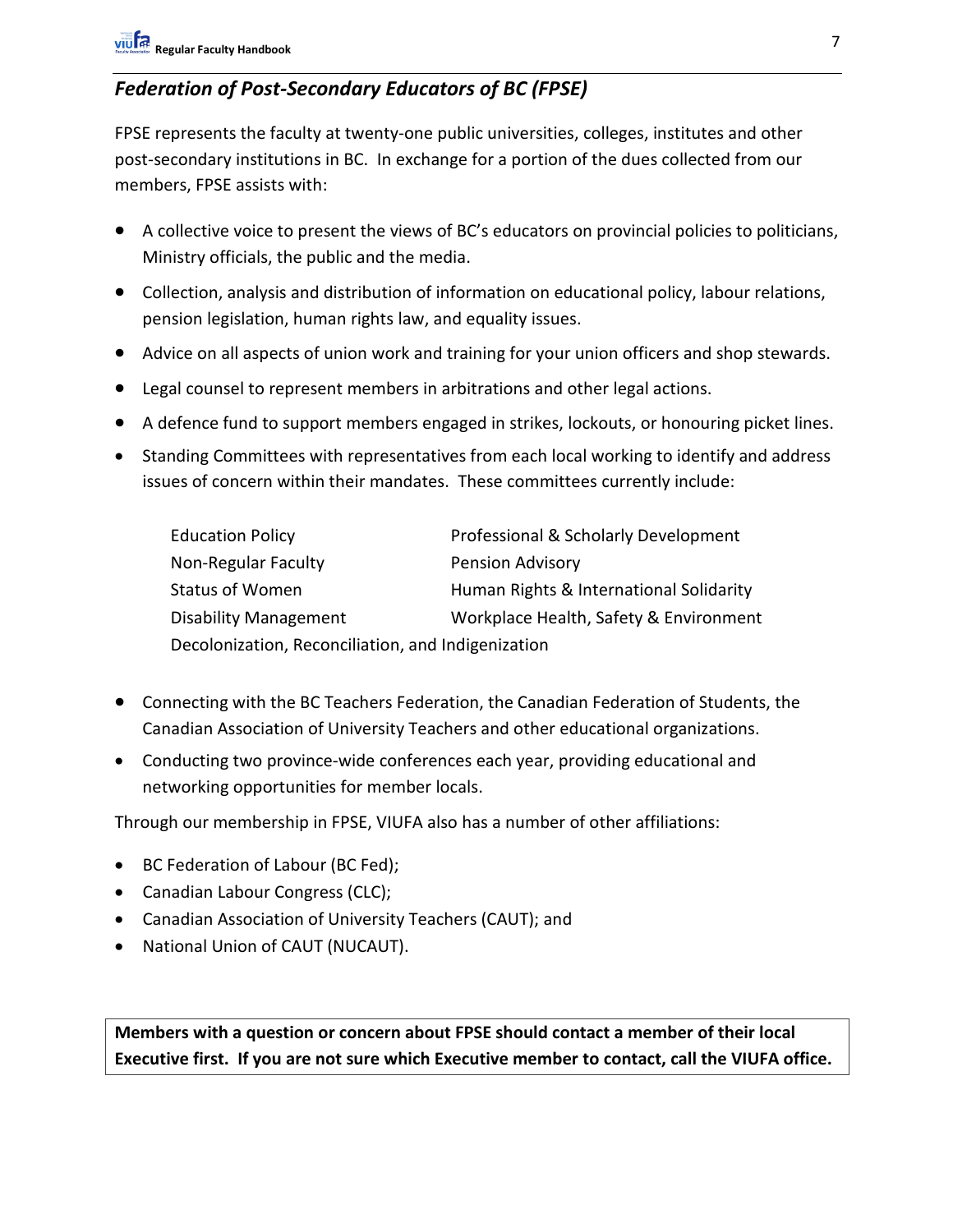## *Can I negotiate my initial salary placement?*

The Collective Agreement stipulates that new faculty shall be placed on the salary grid in accordance with the "Initial Salary Placement Forms", which reference certain minimum and maximum levels (that will convert to Steps on the scale).

The section below explains how a faculty member may contest his or her placement in terms of the stated criteria – which is through a formal appeal process. However, it is not uncommon for some faculty to negotiate for a salary placement higher than what might have been the result of a strict application of the "Form" – based on particular qualifications, departmental considerations, market conditions, whatever; and those negotiations may take place at any time through the hiring process. Outside of the formal processes of the Human Resources office, what may happen is that the faculty member will get their Dean or Chief Administrator "on-side", who will then make the case to the Provost (or to the respective Vice-President) for a deviation from the ordinary placement protocol.

So new faculty should be aware of the opportunity for this type of negotiation.

Note that technicians in Information Technology have a unique system of "positional pay" which has its own system of salary placement.

\_\_\_\_\_\_\_\_\_\_\_\_\_\_\_\_\_\_\_\_\_\_\_\_\_\_\_\_\_\_\_\_\_\_\_\_\_\_\_\_\_\_\_\_\_\_\_\_\_\_\_\_\_\_\_\_\_\_\_\_\_\_\_\_\_\_\_\_\_\_\_\_\_\_\_\_\_

## *Can I appeal my initial salary placement?*

Yes. The starting salaries of new faculty are based on formal qualifications and years of relevant experience. Initial salary placement is determined upon appointment, and will be the base for all future salary increases.



Placement above the minimum levels is determined by a number of factors set out in your Collective Agreement (e.g. see Article 11.4.1.7). Essentially, negotiations for placement above the minimum levels will focus on how to count experience and qualifications and, conceivably, on how to consider fairly your work experience outside universities (e.g., secondary school teaching, government employment, private sector employment).

Any appeal of initial salary placements must be made within **90 days** of commencing employment at the University, or within **60 days** of receiving the placement form, whichever is later. To appeal your placement, contact VIUFA for assistance.

#### *How am I evaluated?*

New regular faculty members receive an initial two-year appointment and are on probation during this period. During the probationary period, two evaluations may occur:

- Formative Evaluation (no later than the end of the first year)
- Summative Evaluation (by the end of the probationary period)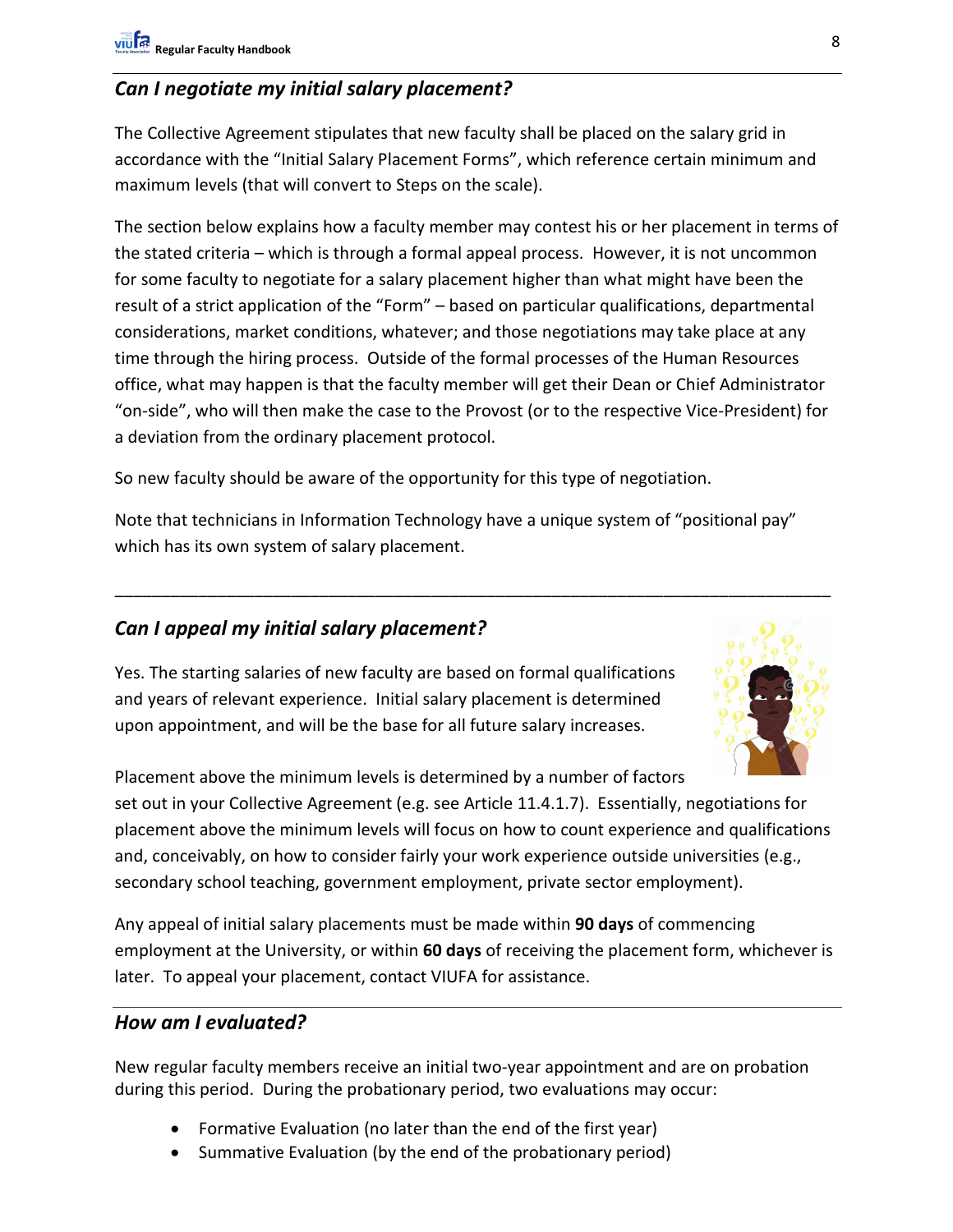The key difference between these two is that Formative Evaluations are designed to provide new faculty with advice on how to improve, whereas Summative Evaluations may provide the basis for whether a faculty is deemed to have successfully completed the probationary period.

VIUFA members have the right to know the criteria upon which they will be evaluated and are encouraged to obtain this information from the appropriate Senior Administrator. Noninstructional faculty should seek the above information from the appropriate Senior Administrator.

Evaluations for instructional faculty may include any of the following:

- Online student course surveys;
- classroom observations (subject to agreed-upon times);
- interviews with students;
- review of course materials; and
- discussions with the Department Chair.

**If you receive an unsatisfactory evaluation, or feel that your evaluation is inaccurate in any way, contact a Shop Steward or call the VIUFA office.**

Members may inform their evaluation by engaging in voluntary self-evaluation using a toolkit of materials which can be accessed by searching for "Faculty Self Directed Evaluation" on the VIU website.

Faculty members may wish to engage CIEL in assisting with curriculum design and teaching/learning methods.

VIUFA can put you in contact with someone in your area who can outline the procedure your area follows regarding student questionnaires and classroom visits. It is advisable early in the term to solicit informal feedback from your students and colleagues so that you may be made aware of issues and address them before the formal process begins.

Contact us for assistance if you feel problems exist in your evaluative process, or if you would like assistance in navigating your probationary period successfully.

## *What benefits do I qualify for?*

Regular Faculty Members with a workload of at least 50% are eligible for Extended Health Care benefits (including Vision Care and Emergency Travel Assistance), and a Dental Plan. Details of these benefits are provided at Articles 13.1, 13.2 and 13.3 of your Collective Agreement.

Regular Faculty Members are also eligible for Disability Benefits, outlined at Article 13.4, and are enrolled in the College Pension Plan.

### *What professional development opportunities are available to me?*

Regular Faculty who are working a full workload are entitled to a minimum of \$1,200 per year for professional development activities. Regular Faculty working less than a full workload are entitled to a pro rata amount proportional to their workload. Unexpended PD funds can be carried over provided the balance does not exceed \$3,000, transferred to a faculty member's research account, or taken as a cash payment of 75% of the amount.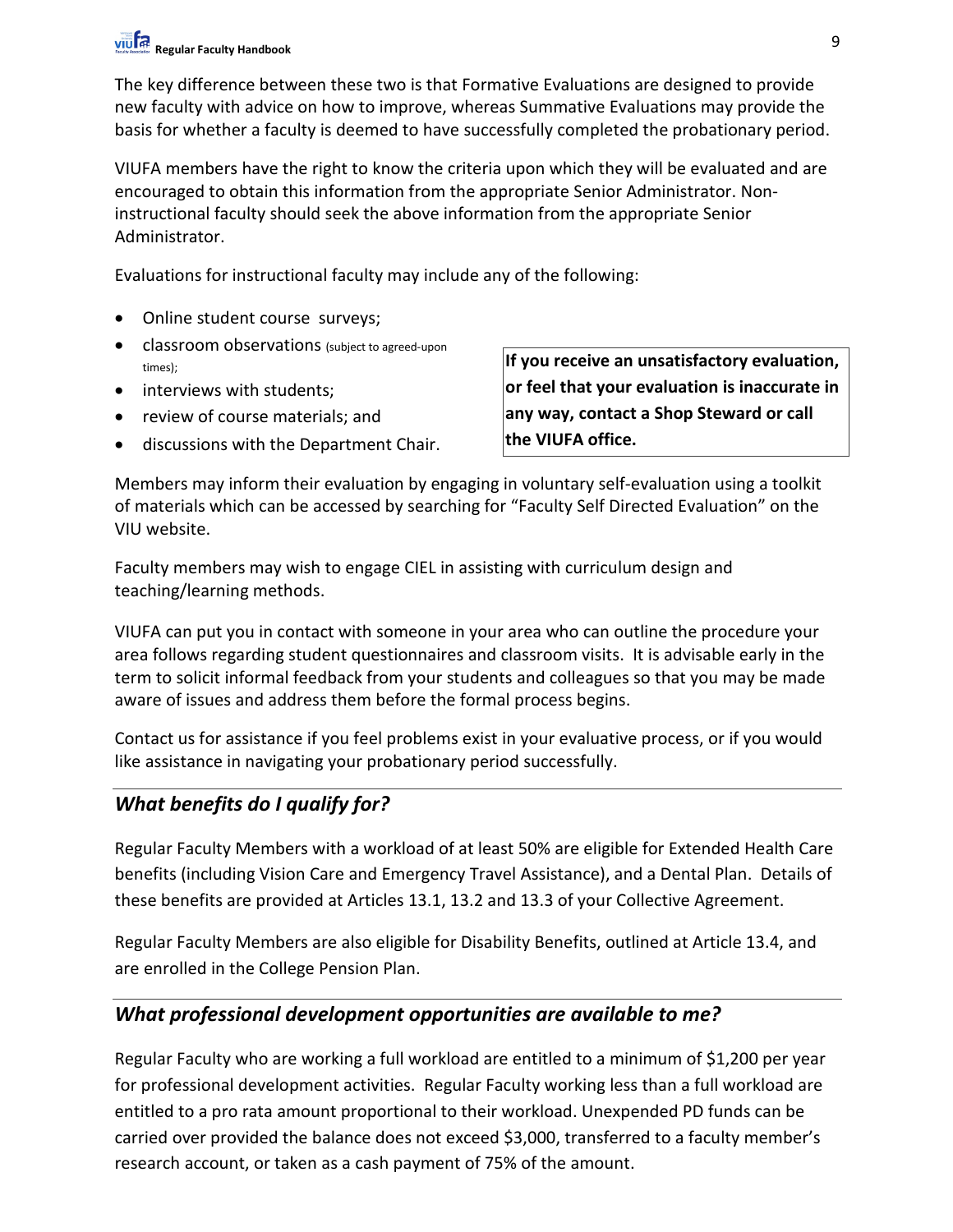# **Regular Faculty Handbook** 10

Expenses that may be eligible for reimbursement include:

- Membership fees in professional organizations and learned societies;
- Books, periodicals, journals and other materials directly associated with the faculty member's duties and responsibilities;
- Registration or other fees for conferences, courses, workshops and similar activities; and
- Travel expenses related to attending meetings, conferences and courses.
- Computer purchases once every three years.

A number of Assisted PD Leaves are also available to regular faculty members. Please see Article 12.4 of the Collective Agreement for the details of these assisted leaves. Regular noninstructional faculty members are also entitled to a minimum of two weeks to engage in professional development activities, subject to no requirement for replacement. This benefit is pro-rated for those non-instructional faculty members who do not hold full time postings. Noninstructional members can also bank PD time or borrow PD time from future years provided the total banked time does not exceed six weeks.

Regular faculty members are also entitled to Tuition Fee waivers for some University credit courses and some community education courses. Consult the VIU Human Resources website for more information.

Former Chair of the VIUFA Professional & Scholarly Development Committee, Kathleen Reed, developed a comprehensive chart of internal funding opportunities for Association members, which can be found on the VIUFA website under the heading *Spring 2016 Pro-D Opportunities for VIUFA Members.* 

## *Do I report to my Departmental Chair?*

No. Duties of the Chair differ between departments but do not include management of faculty. However, your Chair may influence your teaching evaluations, which courses you are assigned, and whether you may undertake directed studies courses or leaves. Departmental Chairs are also involved in Departmental staffing decisions and curriculum development.

### *How is my workload determined?*

Generally, an Instructor's or Professor's workload is determined by the Chair of their department, in consultation with other faculty in the department. The workload, responsibilities and duties of non-instructional faculty are determined by the appropriate Chair, Director, Regional Campus Principal or Dean, in consultation with that faculty member.

The Collective Agreement also places some limits on workloads. Instructional workloads are limited to a maximum of sixteen teaching hours a week, averaged over two semesters. The maximum number of regular lecture classes is eight. Instructional faculty with an assignment equivalent to seven sections which includes one or more upper level courses are entitled to a release from the eighth section.